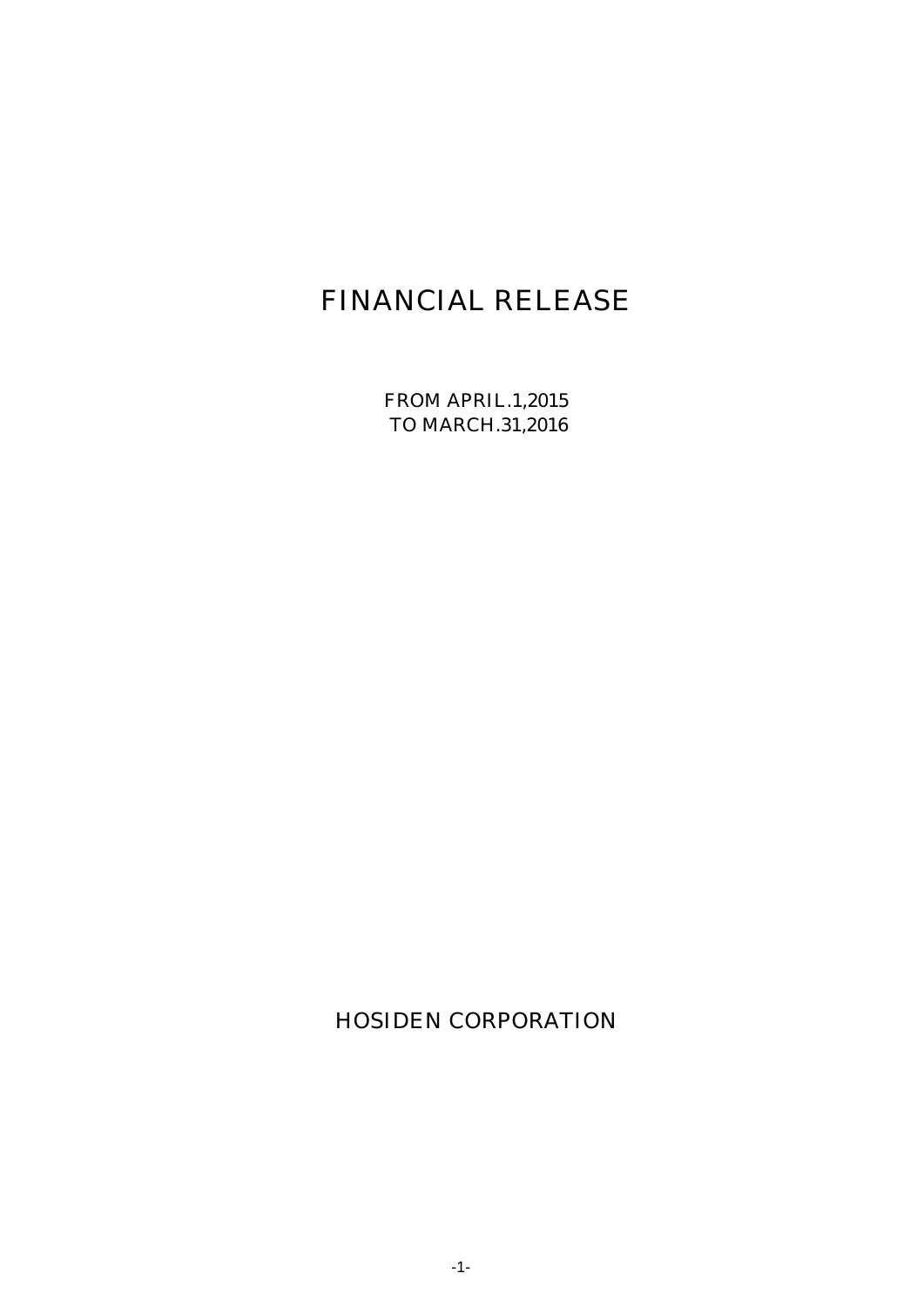#### 1. Consolidated Results For The Years Ended March.31, 2016 And 2015

#### (1)Consolidated Operating Results(Years ended March.31,2016 and 2015) Percentages indicate year - on - year changes

| I creditages muitate year - on - year changes |                   |   |                         |      |                        |                        |                                            |                         |                          |
|-----------------------------------------------|-------------------|---|-------------------------|------|------------------------|------------------------|--------------------------------------------|-------------------------|--------------------------|
|                                               | <b>Net Sales</b>  |   | <b>Operating Income</b> |      | <b>Ordinary Income</b> |                        | Profit attributable to<br>owners of parent |                         |                          |
|                                               | Millions of yen   | % | Millions of yen         | $\%$ | <b>Millions of yen</b> | %                      | <b>Millions of yen</b>                     |                         | %                        |
| 2016                                          | (5.6)<br>139,949  |   | (2,835)<br>٠            |      | (5, 134)               |                        | (10, 698)                                  |                         | $\overline{\phantom{a}}$ |
| 2015                                          | (27.7)<br>148.237 |   | (2,800)<br>۰            |      | 1.819                  | (48.8)                 |                                            | 122                     | ۰                        |
|                                               |                   |   |                         |      |                        |                        |                                            |                         |                          |
|                                               | <b>Net Income</b> |   | <b>Diluted Net</b>      |      | Return on              | <b>Ordinary Income</b> |                                            | <b>Operating Income</b> |                          |
|                                               | Per Share         |   | <b>Income Per Share</b> |      | Equity                 | to Total Assets        |                                            | to Net Sales            |                          |

|      | Yen      | Yen    | %      | %      | % |
|------|----------|--------|--------|--------|---|
| 2016 | (173.65) | $\sim$ | $\sim$ | $\sim$ |   |
| 2015 | 1.88     |        | 0.1    | 1.4    |   |
|      |          |        |        |        |   |

(2)Consolidated Financial Position(As of March.31,2016 and 2015)

|      | <b>Total Assets</b> | <b>Net Assets</b> | <b>Shareholders' Equity Ratio</b> | <b>Net Assets Per Share</b> |
|------|---------------------|-------------------|-----------------------------------|-----------------------------|
|      | Millions of yen     | Millions of yen   | %                                 | Yen                         |
| 2016 | 106,716             | 76,162            | 71.4                              | 1,239.20                    |
| 2015 | 128,517             | 89,918            | 70.0                              | 1,421.02                    |

#### (3)Consolidated Cash Flows(Years ended March.31,2016 and 2015)

|      | <b>Cash Flows from</b>      | <b>Cash Flows from</b>      | <b>Cash Flows from</b>      | <b>Cash Flows from</b>      |
|------|-----------------------------|-----------------------------|-----------------------------|-----------------------------|
|      | <b>Operating Activities</b> | <b>Investing Activities</b> | <b>Financing Activities</b> | <b>Equivalents (FY End)</b> |
|      | Millions of yen             | Millions of yen             | Millions of yen             | <b>Millions of yen</b>      |
| 2016 | 4,156                       | (2,372)                     | (2,986)                     | 54,015                      |
| 2015 | 7.641                       | (3,692)                     | (2,785)                     | 55,744                      |

#### 2.Dividends(Years ended March.31,2016 and 2015,and the year ending March.31,2017)

|                  | Dividends per Share(Yen)             |      |          | Dividends in Total     | Dividend Payout Ratio | Dividends on |
|------------------|--------------------------------------|------|----------|------------------------|-----------------------|--------------|
|                  | Annual<br><b>Year-End</b><br>Interim |      | (annual) | (consolidated)         | <b>Net Assets</b>     |              |
|                  | Yen                                  | Yen  | Yen      | <b>Millions of yen</b> | $\%$                  | %            |
| 2015             | 5.00                                 | 5.00 | 10.00    | 647                    | 530.3                 | 0.7          |
| 2016             | 5.00                                 | 5.00 | 10.00    | 614                    |                       | 0.7          |
| 2017 (Projected) | 3.00                                 | 3.00 | 6.00     |                        | 21.7                  |              |

3.Consolidated Forecasts for the year ending March.31,2017

|                       | <b>Net Sales</b> | <b>Operating Income</b> | <b>Ordinary Income</b> | Profit attributable to<br>owners of parent | Net Income Per<br><b>Share</b> |
|-----------------------|------------------|-------------------------|------------------------|--------------------------------------------|--------------------------------|
|                       | Millions of yen  | % Millions of yen       | % Millions of yen      | % Millions of yen                          | Yen                            |
| <b>Interim Period</b> | 59,000<br>(23.8) | (300)                   | (300)                  | (500)                                      | (8.14)                         |
| <b>Entire Year</b>    | 152.000<br>8.6   | 2.200<br>۰              | 2.200                  | 1.700                                      | 27.66                          |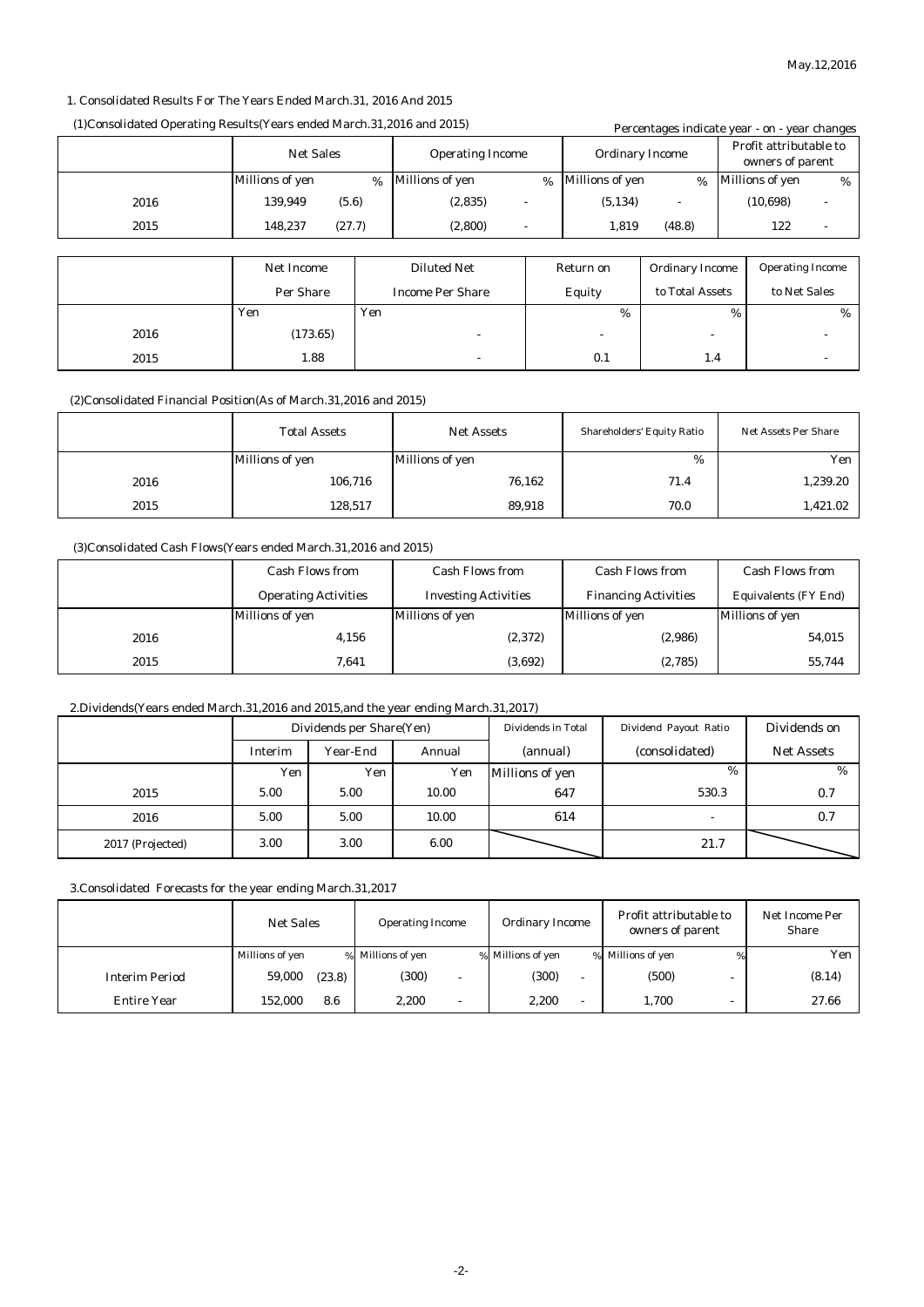#### (Reference)Non-Consolidated Results

## 1.Non-Consolidated Results For The Years Ended March.31, 2016 And 2015

|      | <b>Net Sales</b>  | <b>Operating Income</b>             | <b>Ordinary Income</b>    | Net Income           |  |
|------|-------------------|-------------------------------------|---------------------------|----------------------|--|
|      | Millions of yen   | % Millions of yen                   | % Millions of yen<br>$\%$ | Millions of yen<br>% |  |
| 2016 | 93.246<br>(13.6)  | (3,074)<br>$\overline{\phantom{0}}$ | (4, 159)                  | (9, 385)             |  |
| 2015 | (23.9)<br>107.953 | (1,822)<br>$\overline{\phantom{0}}$ | 3.206<br>109.5            | (2,539)              |  |

## (1)Non-Consolidated Operating Results(Years ended March.31,2016 and 2015)

|      | <b>Net Income</b> | <b>Diluted Net</b>      |
|------|-------------------|-------------------------|
|      | <b>Per Share</b>  | <b>Income Per Share</b> |
|      | Yen               | Yen                     |
| 2016 | (152.34)          |                         |
| 2015 | (39.09)           |                         |

# (2)Non-Consolidated Financial Position(As of March.31,2016 and 2015)

|      | <b>Total Assets</b> | <b>Net Assets</b> | <b>Shareholders' Equity</b><br>Ratio | <b>Net Assets Per Share</b> |
|------|---------------------|-------------------|--------------------------------------|-----------------------------|
|      | Millions of yen     | Millions of yen   | %                                    | Millions of yen             |
| 2016 | 88,746              | 58,397            | 65.8                                 | 950.16                      |
| 2015 | 103,817             | 70,487            | 67.9                                 | 1,113.94                    |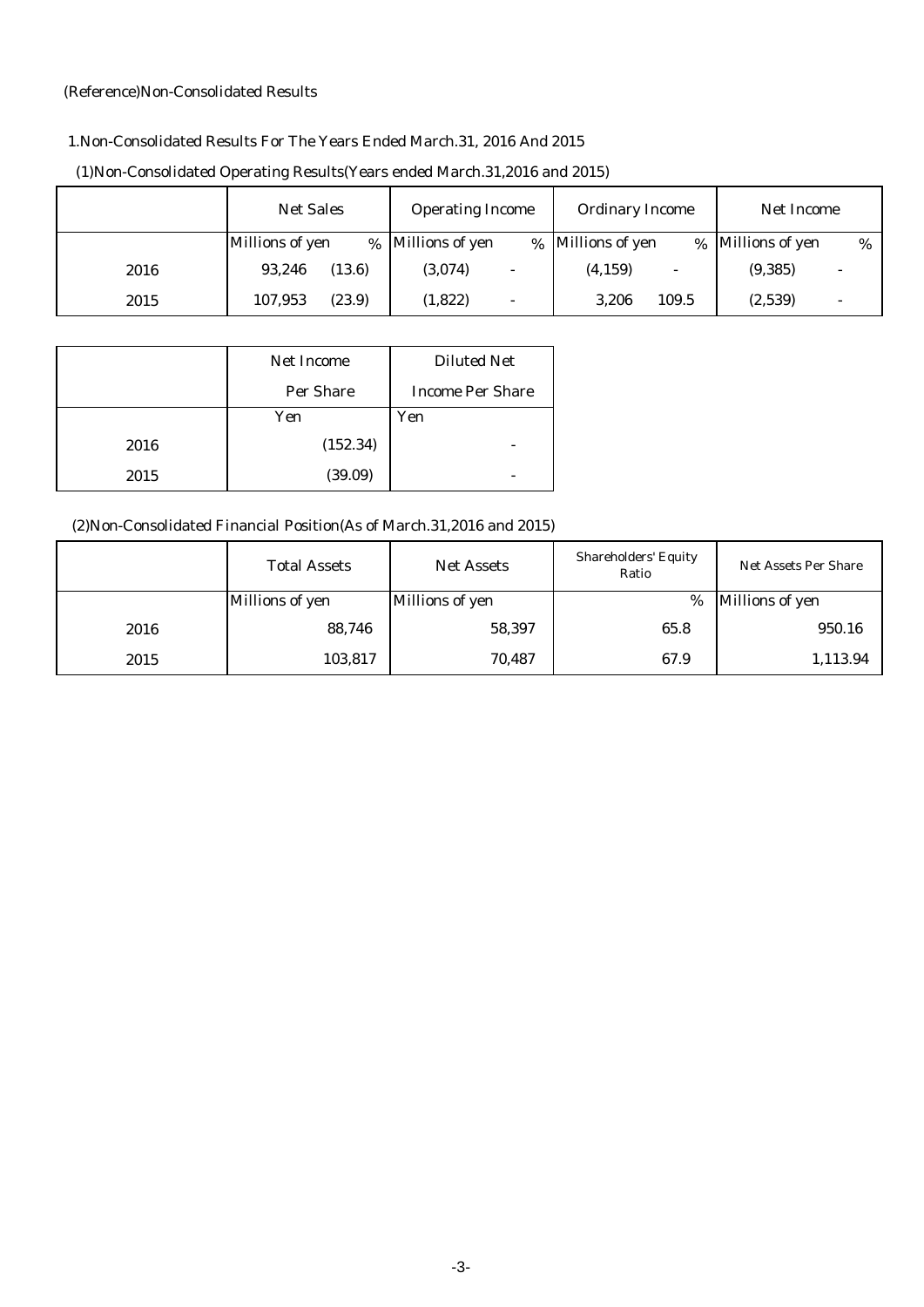$\mathbf{r}$ 

Yen (millions)

٦

| <b>ASSETS</b>                                     |             |             |  |  |
|---------------------------------------------------|-------------|-------------|--|--|
| <b>ACCOUNT ITEMS</b>                              | Mar.31,2015 | Mar.31,2016 |  |  |
| <b>Current Assets</b>                             |             |             |  |  |
| 1. Cash and Deposits                              | 34,641      | 31,629      |  |  |
| 2. Notes Receivable and Accounts Receivable-Trade | 24,953      | 17,318      |  |  |
| 3. Short-term Investment Securities               | 21,500      | 22,701      |  |  |
| 4. Inventories                                    | 22,061      | 14,751      |  |  |
| 5. Deferred Tax Assets                            | 575         | 272         |  |  |
| 6. Accounts Receivable from Sub-contractors       | 1,292       | 1,147       |  |  |
| 7. Other Current Assets                           | 3,880       | 3,483       |  |  |
| <b>Allowance for Doubtful Receivables</b>         | (47)        | (25)        |  |  |
| <b>Total of Current Assets</b>                    | 108,860     | 91,280      |  |  |
| <b>Fixed Assets</b>                               |             |             |  |  |
| (1) Property plant and equipment                  |             |             |  |  |
| 1. Buildings and Structures                       | 4,780       | 4,395       |  |  |
| 2. Machinery, Equipment and Vehicles              | 3,606       | 1,854       |  |  |
| 3. Land                                           | 3,638       | 3,630       |  |  |
| 4. Construction in Progress                       | 23          | 79          |  |  |
| 5. Other Property plant and equipment             | 1,474       | 496         |  |  |
| <b>Total of Property plant and equipment</b>      | 13,524      | 10,457      |  |  |
| (2) Intangible Assets                             | 405         | 230         |  |  |
| (3) Investments and Other Assets                  |             |             |  |  |
| 1. Investment Securities                          | 4,411       | 3,483       |  |  |
| 2. Net Defined Benefit Assets                     | 4           | 2           |  |  |
| 3. Deferred Tax Assets                            | 423         | 603         |  |  |
| 4. Other Investments                              | 1,229       | 999         |  |  |
| <b>Allowance for Doubtful Receivables</b>         | (341)       | (341)       |  |  |
| <b>Total of Investments and Other Assets</b>      | 5,727       | 4,748       |  |  |
| <b>Total of Fixed Assets</b>                      | 19,657      | 15,435      |  |  |
| <b>Total Assets</b>                               | 128,517     | 106,716     |  |  |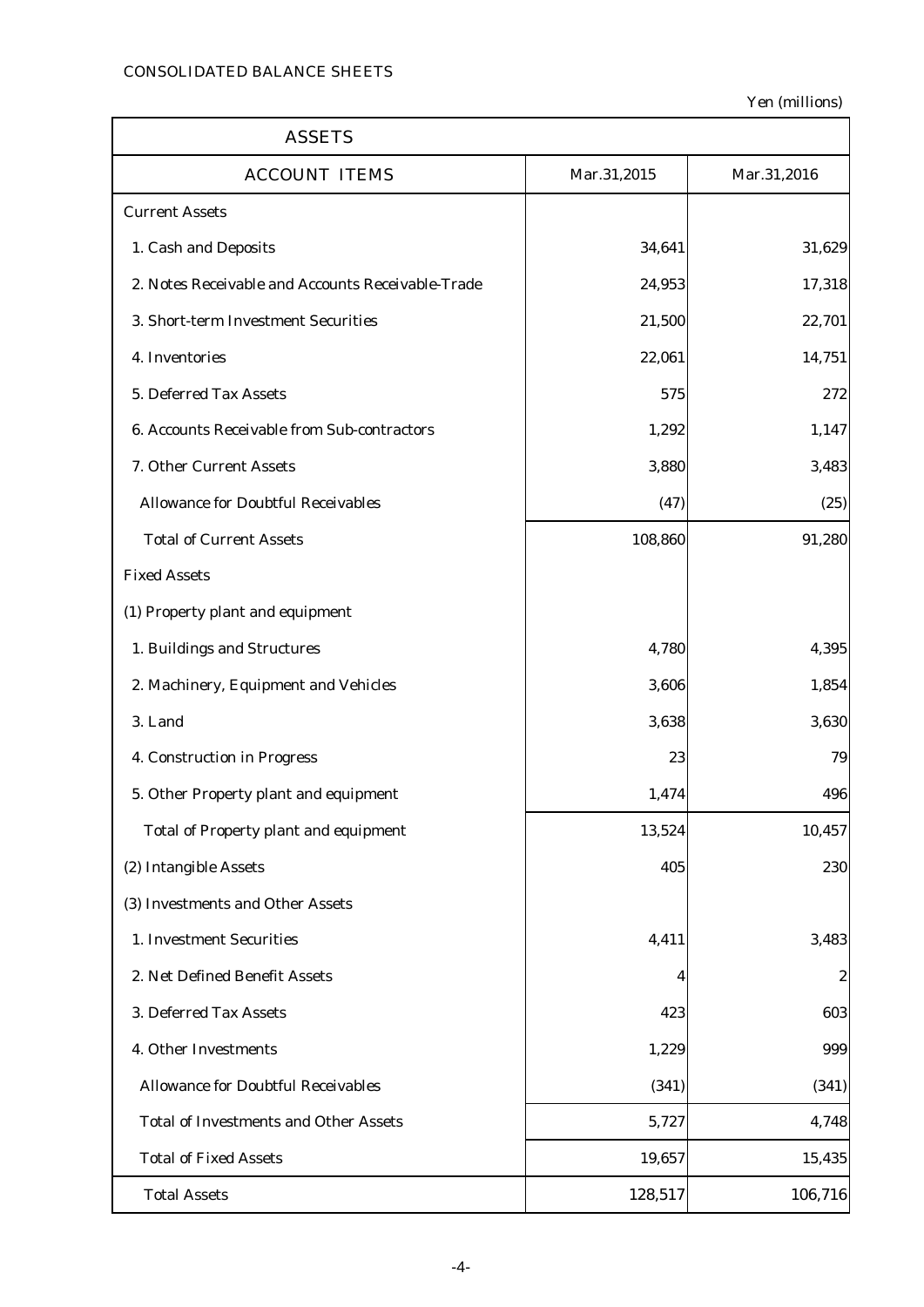Yen (millions)

| <b>LIABILITIES</b>                                           |             |             |
|--------------------------------------------------------------|-------------|-------------|
| <b>ACCOUNT ITEMS</b>                                         | Mar.31,2015 | Mar.31,2016 |
| <b>Current Liabilities</b>                                   |             |             |
| 1. Notes Payable and Accounts Payable-Trade                  | 18,662      | 11,741      |
| 2. Short-term Debt                                           | 8,275       | 6,865       |
| 3. Income Tax Payable                                        | 1,552       | 687         |
| 4. Deferred Tax Liabilities                                  | 22          | 11          |
| 5. Other Current Liabilities                                 | 3,710       | 3,587       |
| <b>Total of Current Liabilities</b>                          | 32,222      | 22,893      |
| <b>Long-term Liabilities</b>                                 |             |             |
| 1. Deferred Tax Liabilities                                  | $\bf{0}$    | 1,280       |
| 2. Net Defined Benefit Liabilities                           | 5,438       | 5,402       |
| 3. Other Long-term Liabilities                               | 937         | 976         |
| <b>Total of Long-term Liabilities</b>                        | 6,376       | 7,660       |
| <b>Total Liabilities</b>                                     | 38,598      | 30,553      |
| <b>SHAREHOLDERS' EQUITY</b>                                  |             |             |
| <b>Owner's Equity</b>                                        |             |             |
| 1. Common Stock                                              | 13,660      | 13,660      |
| 2. Additional Paid-in Capital                                | 19,596      | 19,596      |
| 3. Retained Earnings                                         | 62,659      | 51,336      |
| <b>4. Treasury Stock</b>                                     | (5,998)     | (7,599)     |
| <b>Total of Owner's Equity</b>                               | 89,917      | 76,994      |
| <b>Accumulated Other Comprehensive Income</b>                |             |             |
| 1. Unrealized Gains on other Securities                      | 1,718       | 1,241       |
| 2. Translation Adjustments                                   | (1,787)     | (2,016)     |
| 3. Remeasurements of Defined Benefit Plans                   | 70          | (56)        |
| <b>Total of Accumulated Other Comprehensive Income(Loss)</b> | $\bf{0}$    | (832)       |
| <b>Total Shareholders' Equity</b>                            | 89,918      | 76,162      |
| <b>Total Liabilities and Shareholders' Equity</b>            | 128,517     | 106,716     |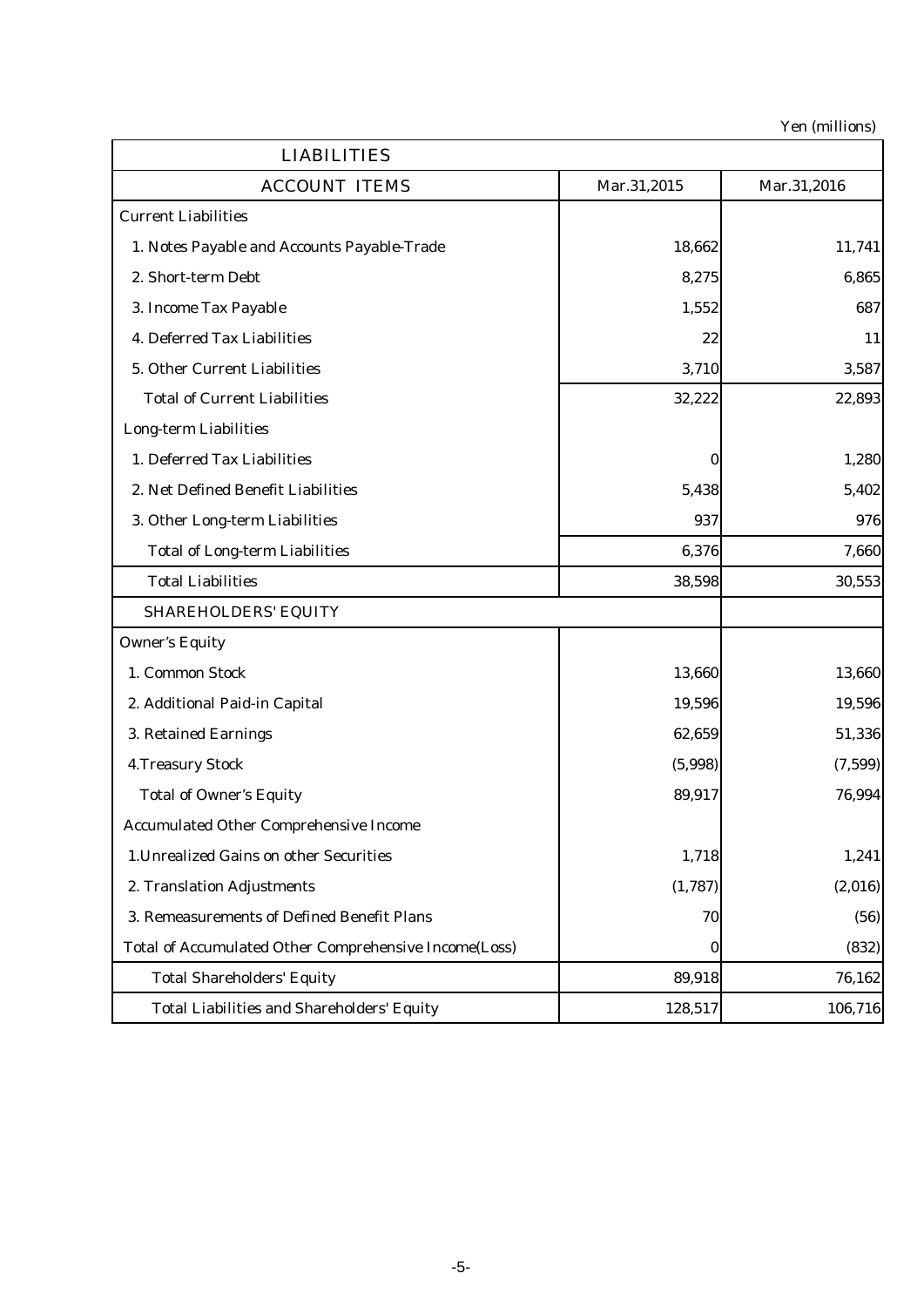## CONSOLIDATED STATEMENT OF INCOME

Yen (millions)

| <b>ACCOUNT ITEMS</b>                                    | Year ended<br>Mar.31,2015 | Year ended<br>Mar.31,2016 |
|---------------------------------------------------------|---------------------------|---------------------------|
| <b>Net Sales</b>                                        | 148,237                   | 139,949                   |
| <b>Cost of Sales</b>                                    | 139,602                   | 131,713                   |
| <b>Gross Profit</b>                                     | 8,635                     | 8,235                     |
| Selling, General and Administrative Expenses            | 11,436                    | 11,071                    |
| <b>Operating Income(Loss)</b>                           | (2, 800)                  | (2, 835)                  |
| <b>Non-Operating Income</b>                             | 4,775                     | 312                       |
| 1. Interest Income                                      | 62                        | 57                        |
| 2. Dividend Income                                      | 52                        | 64                        |
| 3. Exchange Gain                                        | 4,451                     |                           |
| 4. Other                                                | 208                       | 189                       |
| <b>Non-Operating Expenses</b>                           | (155)                     | (2,611)                   |
| 1. Interest Expenses                                    | (136)                     | (136)                     |
| 2. Exchange Loss                                        |                           | (2, 452)                  |
| 3. Other                                                | (18)                      | (21)                      |
| <b>Ordinary Income(Loss)</b>                            | 1,819                     | (5, 134)                  |
| <b>Extraordinary Income</b>                             | 65                        | 12                        |
| 1. Gain on Sales of Fixed Assets                        | 20                        | $\boldsymbol{9}$          |
| 2. Gain on Sales of Investment Securities               | 45                        | 3                         |
| <b>Extraordinary Loss</b>                               | (435)                     | (3, 643)                  |
| 1. Loss on Disposal and Sales of Fixed Assets           | (17)                      | (3)                       |
| 2. Impairment Losses on Fixed Assets                    | (401)                     | (3, 429)                  |
| 3. Other                                                | (16)                      | (210)                     |
| Income (Loss) before Income Taxes                       | 1,449                     | (8,766)                   |
| <b>Income Taxes</b>                                     | 1,327                     | 1,932                     |
| 1. Current Income Taxes                                 | 1,517                     | 790                       |
| 2. Income Taxes Refunded                                |                           | (578)                     |
| 3. Deferred Income Taxes                                | (190)                     | 1,720                     |
| Net Income(Loss)                                        | 122                       | (10, 698)                 |
| Profit (loss) attributable to non-controlling interests |                           |                           |
| Profit (loss) attributable to owners of parent          | 122                       | (10, 698)                 |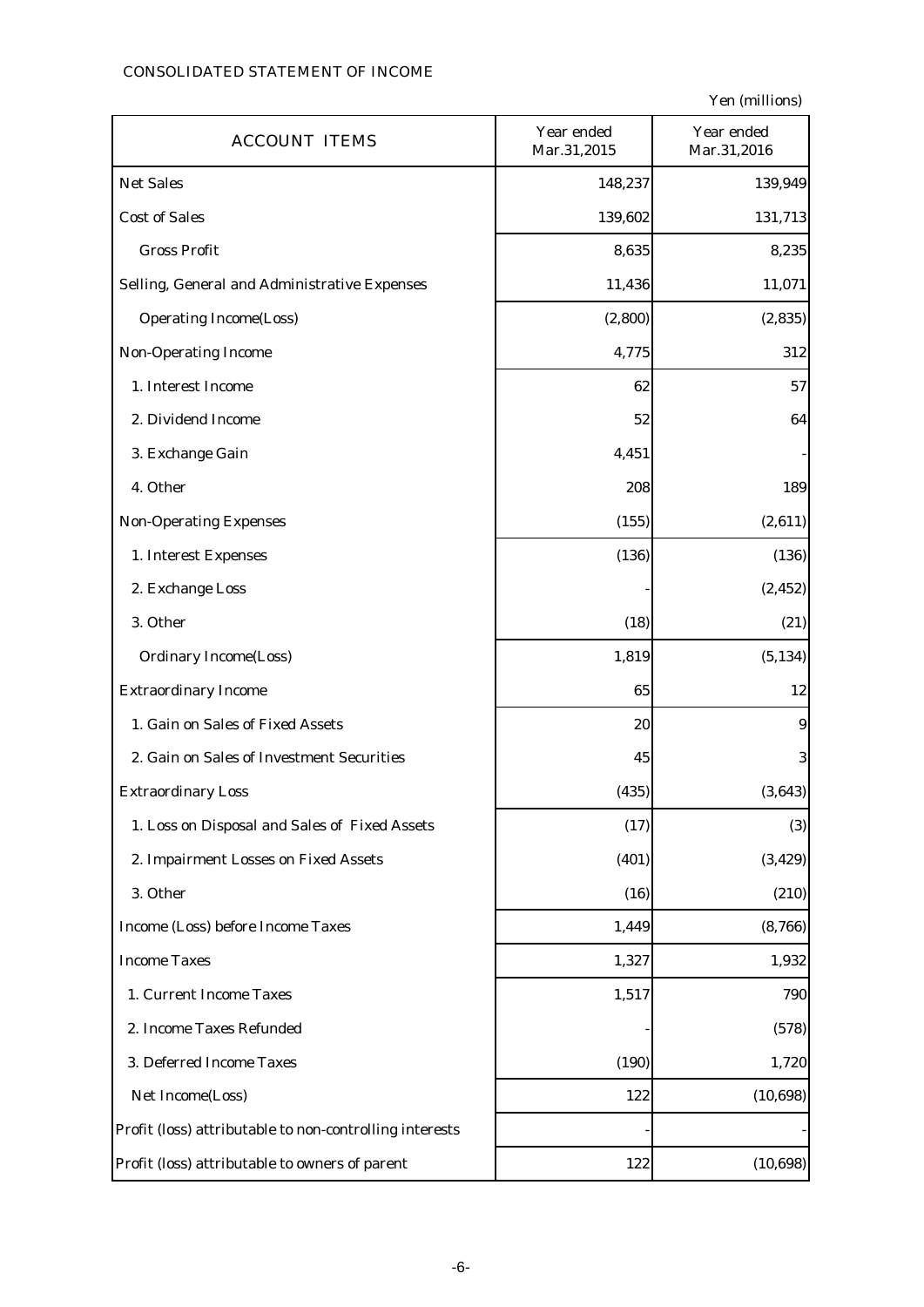|                                                                                                                               |                           | ren <i>(mimions)</i>      |
|-------------------------------------------------------------------------------------------------------------------------------|---------------------------|---------------------------|
| <b>ACCOUNT ITEMS</b>                                                                                                          | Year ended<br>Mar.31,2015 | Year ended<br>Mar.31,2016 |
| Net Income(Loss)                                                                                                              | 122                       | (10, 698)                 |
| <b>Other Comprehensive Income</b>                                                                                             |                           |                           |
| <b>Net unrealized Holding Gains (Loss) on Securities</b>                                                                      | 568                       | (477)                     |
| <b>Foreign Currency Translation Adjustments</b>                                                                               | 243                       | (228)                     |
| <b>Remeasurements of Defined Benefit Plans</b>                                                                                | 91                        | (126)                     |
| <b>Total Other Comprehensive Income</b>                                                                                       | 903                       | (833)                     |
| <b>Comprehensive Income</b>                                                                                                   | 1,025                     | (11, 531)                 |
| Comprehensive Income attributable to                                                                                          |                           |                           |
| Comprehensive income attributable to<br>owners of parent<br>Comprehensive income attributable to<br>non-controlling interests | 1,025                     | (11, 531)                 |

#### CONSOLIDATED STATEMENT OF COMPREHENSIVE INCOME

Yen (millions)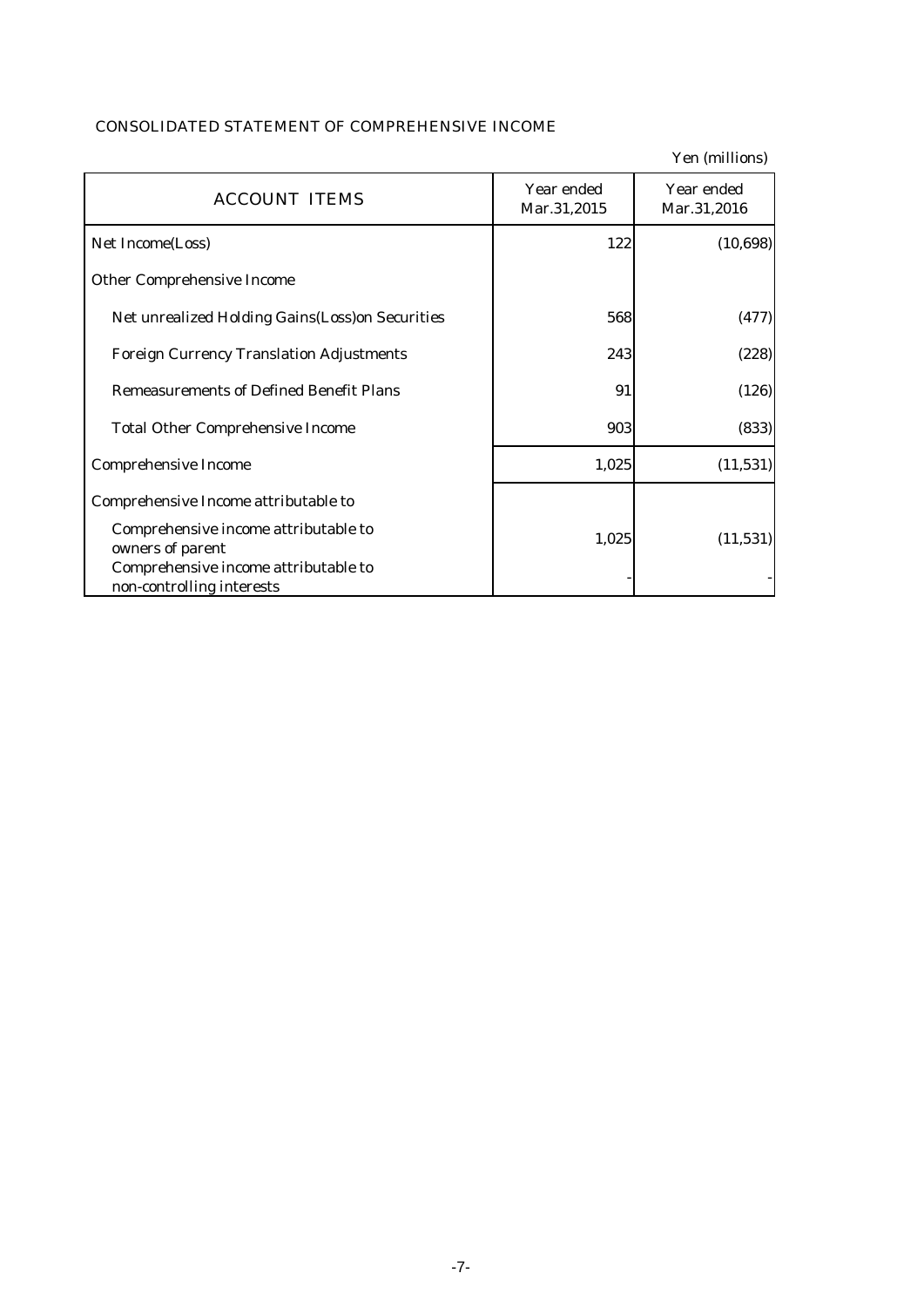# CONSOLIDATED STATEMENTS OF CASH FLOWS

|                                                              |                           | Yen (millions)            |
|--------------------------------------------------------------|---------------------------|---------------------------|
| <b>ACCOUNT ITEMS</b>                                         | Year ended<br>Mar.31,2015 | Year ended<br>Mar.31,2016 |
| <b>Operating Activities</b>                                  |                           |                           |
| 1. Profit(-loss) before income taxes                         | 1,449                     | (8,766)                   |
| 2. Depreciation                                              | 2,218                     | 2,233                     |
| 3. Impairment losses on fixed assets                         | 401                       | 3,429                     |
| 4. Increase(-decrease) in allowance for doubtful receivables | 226                       | 13                        |
| 5. Increase(-decrease) in net defined benefit liabilities    | 35                        | (148)                     |
| 6. Interest and dividends income                             | (115)                     | (122)                     |
| 7. Interest expense                                          | 136                       | 136                       |
| 8. Loss(-gain) on disposal and sales of fixed assets         | (2)                       | (6)                       |
| 9. Loss(-gain) on valuation of investment securities         | 13                        | 206                       |
| 10. Decrease(-increase) in notes and accounts receivables    | 873                       | 5,870                     |
| - trade                                                      |                           |                           |
| 11. Decrease(-increase) in inventories                       | 2,864                     | 6,526                     |
| 12. Decrease(-increase) in accounts receivables from         | 332                       | 134                       |
| sub-contractors                                              |                           |                           |
| 13. Decrease(-increase) in other assets                      | (777)                     | 466                       |
| 14. Increase (-decrease) in notes and accounts               | 758                       | (4,520)                   |
| payables-trade                                               |                           |                           |
| 15. Increase (-decrease) in other liabilities                | (254)                     | (55)                      |
| 16.Other-net                                                 | 145                       | 110                       |
| Sub-total                                                    | 8,304                     | 5,509                     |
| 17. Interest and dividends - received                        | 115                       | 122                       |
| 18. Interest - paid                                          | (136)                     | (137)                     |
| 19. Income taxes-paid                                        | (834)                     | (1, 935)                  |
| 20. Income taxes-refunded                                    | 191                       | 597                       |
| Net cash provided by operating activities                    | 7,641                     | 4,156                     |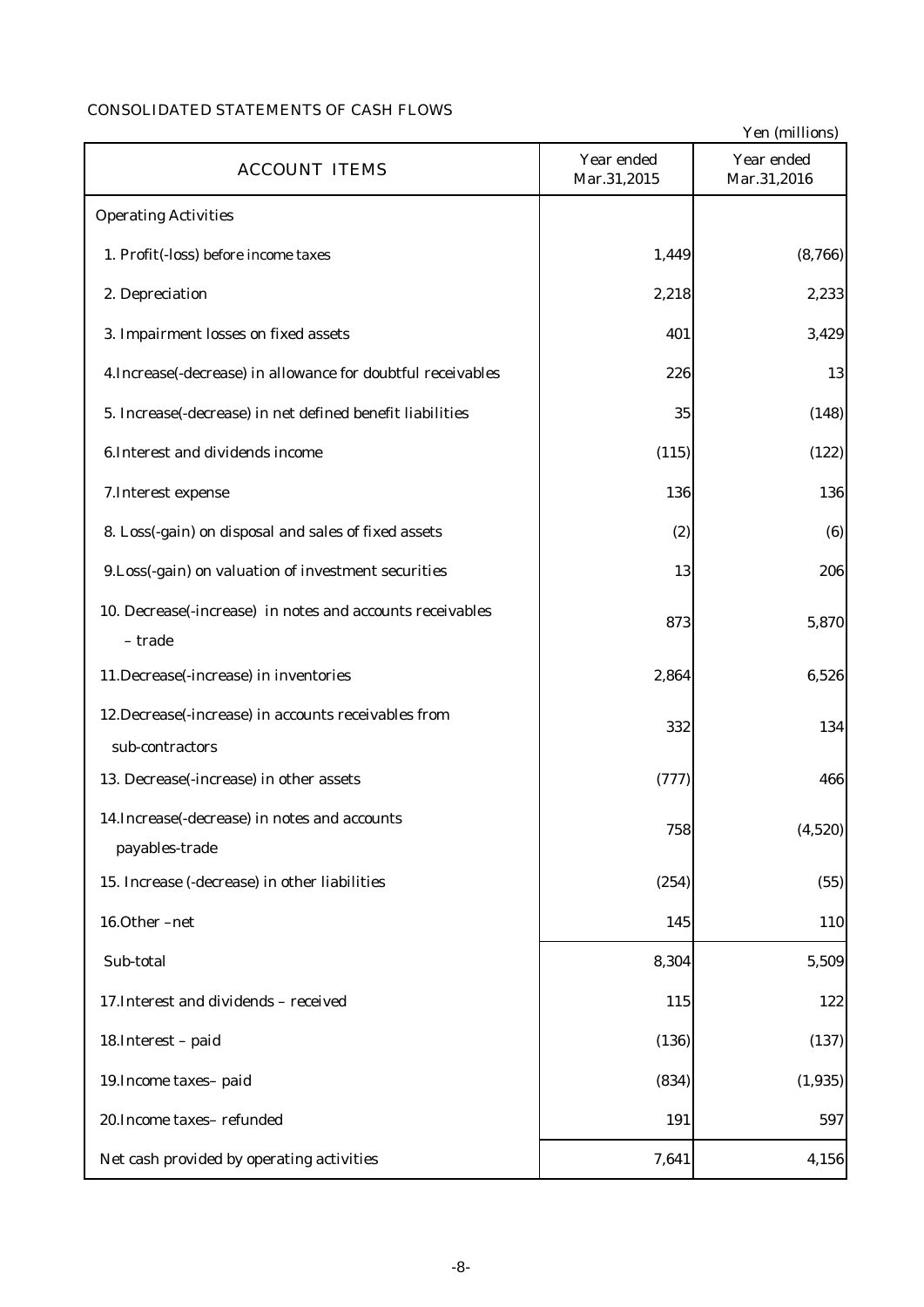| Yen (millions)                                               |                           |                           |  |  |
|--------------------------------------------------------------|---------------------------|---------------------------|--|--|
| <b>ACCOUNT ITEMS</b>                                         | Year ended<br>Mar.31,2015 | Year ended<br>Mar.31,2016 |  |  |
| <b>Investing Activities</b>                                  |                           |                           |  |  |
| 1. Decrease(-increase) from deposits                         | 127                       | 48                        |  |  |
| 2. Capital expenditures                                      | (3,790)                   | (2,573)                   |  |  |
| 3. Proceeds from sales of fix assets                         | 224                       | 106                       |  |  |
| 4. Payments for purchases of investment securities           | (100)                     | (1)                       |  |  |
| 5. Proceeds from sales of investment securities              | 112                       | 4                         |  |  |
| 6. Proceeds from loan receivables                            |                           | $\bf{0}$                  |  |  |
| 7. Increase from intangible assets                           | (206)                     | (73)                      |  |  |
| 8. Other-net                                                 | (61)                      | 113                       |  |  |
| Net cash used in investing activities                        | (3,692)                   | (2, 372)                  |  |  |
|                                                              |                           |                           |  |  |
| <b>Financing Activities</b>                                  |                           |                           |  |  |
| 1. Increase(-decrease) in short-term debt                    | (124)                     | (762)                     |  |  |
| 2. Purchases of treasury stock                               | (2,000)                   | (1,600)                   |  |  |
| 3. Dividends paid                                            | (661)                     | (623)                     |  |  |
| Net cash used in financing activities                        | (2,785)                   | (2,986)                   |  |  |
|                                                              |                           |                           |  |  |
| Effect of Exchange Rate Changes on Cash and Cash Equivalents | 322                       | (526)                     |  |  |
| Net Increase (-Decrease) in Cash and Cash Equivalents        | 1,485                     | (1,729)                   |  |  |
| Cash and Cash Equivalents at Beginning of Year               | 54,259                    | 55,744                    |  |  |
| Cash and Cash Equivalents at End of Year                     | 55,744                    | 54,015                    |  |  |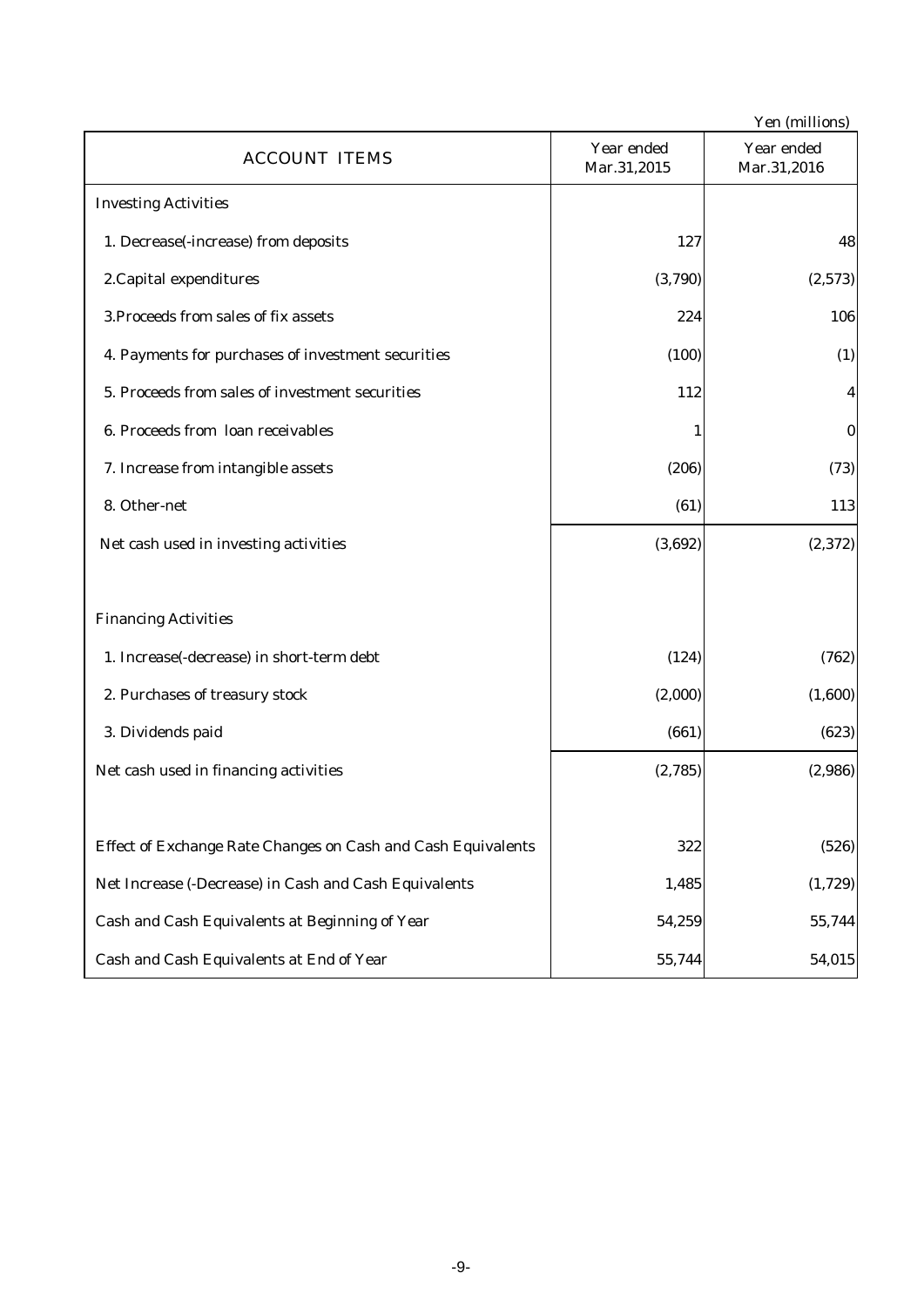## SEGMENT INFORMATION

# Information Regarding Amount of Sales,Profit or Loss,Asset,And Other Items of Individual Segment Information

| The Year Ended March 31,2016(From April 1,2015 to March 31,2016)                       |                                      |                 |                                                |                                           | Yen (millions) |                                                  |                           |
|----------------------------------------------------------------------------------------|--------------------------------------|-----------------|------------------------------------------------|-------------------------------------------|----------------|--------------------------------------------------|---------------------------|
|                                                                                        | <b>Reportable Segments</b>           |                 |                                                |                                           |                |                                                  |                           |
|                                                                                        | Electro-<br>mechanical<br>Components | <b>Acoustic</b> | <b>Display</b><br><b>Components Components</b> | <b>Applied</b><br>Equipment<br>and Others | <b>Total</b>   | <b>Adjusted</b><br><b>Amount or</b><br>Corporate | Amount on<br>Consolidated |
| <b>Sales</b>                                                                           |                                      |                 |                                                |                                           |                |                                                  |                           |
| <b>Sales to Customers</b>                                                              | 109,356                              | 16,666          | 8,803                                          | 4,592                                     | 139,419        | 530                                              | 139,949                   |
| <b>Inter-Segment Sales</b><br>or Transfer                                              |                                      | 97              | 309                                            |                                           | 407            | (407)                                            |                           |
| <b>Total</b>                                                                           | 109,356                              | 16,764          | 9,112                                          | 4,592                                     | 139,826        | 123                                              | 139,949                   |
| <b>Segment Profit (Loss)</b>                                                           | (3, 813)                             | 1,063           | (36)                                           | (105)                                     | (2,892)        | 56                                               | (2, 835)                  |
| <b>Segment Asset</b>                                                                   | 30,213                               | 7,380           | 4,878                                          | 5,533                                     | 48,005         | 58,710                                           | 106,716                   |
| <b>Other Items</b>                                                                     |                                      |                 |                                                |                                           |                |                                                  |                           |
| <b>Depreciation Expense</b>                                                            | 2,605                                | 443             | 222                                            | 154                                       | 3,426          | (1, 192)                                         | 2,233                     |
| <b>Increase in Tangible</b><br><b>Fixed Asset And</b><br><b>Intangible Fixed Asset</b> | 1,449                                | 549             | 124                                            | 553                                       | 2,677          | 6                                                | 2,684                     |

The Year Ended March 31,2016(From April 1,2015 to March 31,2016) Yen (millions)

Effective from the year ended March 31, 2016, the name of "Liquid Crystal Displays" category has been changed to "Display Components". There is no impact on the definition of the category. This is only a change in the name of the category.